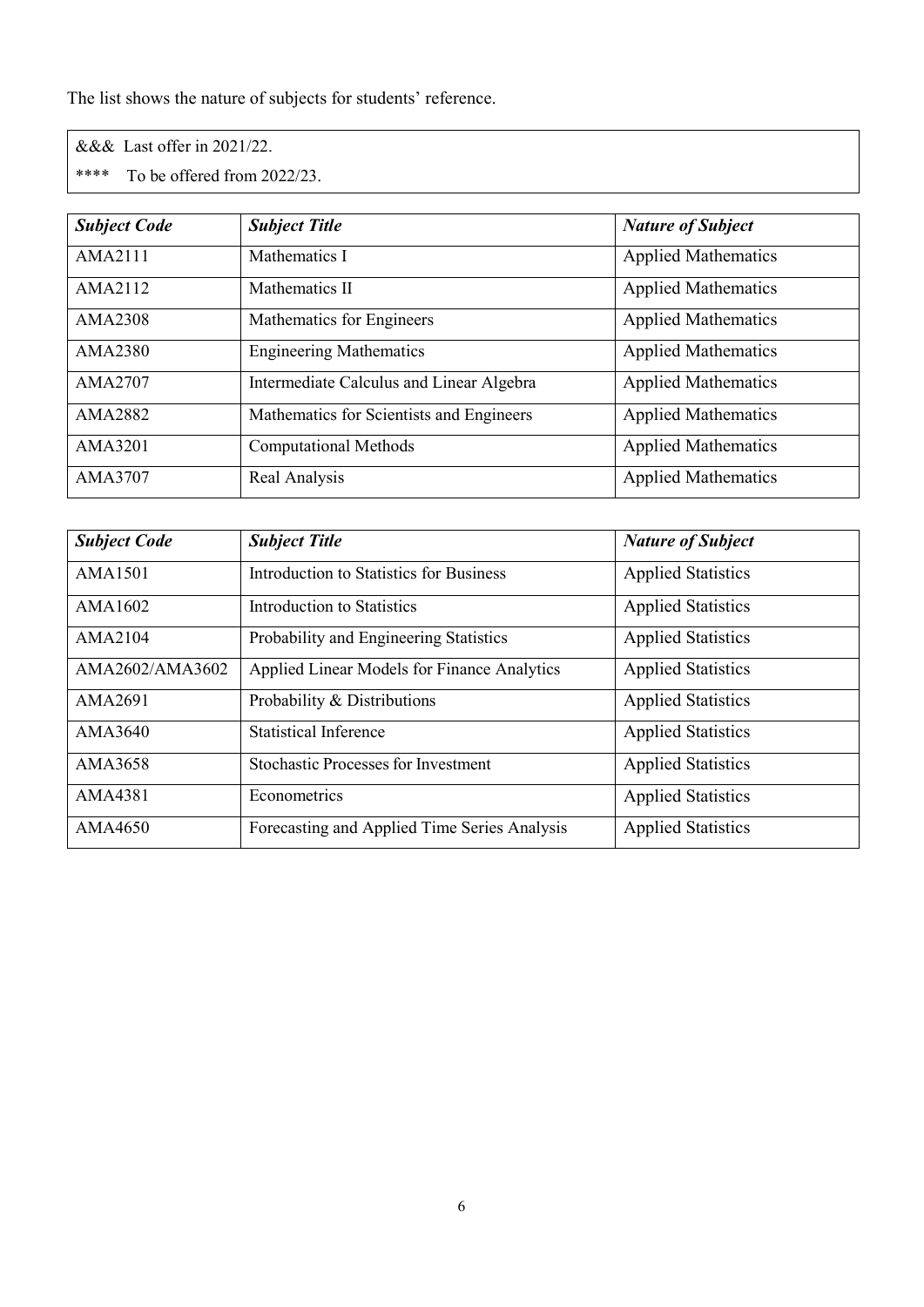| <b>Subject Code</b> | <b>Subject Title</b>                      | <b>Nature of Subject</b>     |
|---------------------|-------------------------------------------|------------------------------|
| AMA3304             | Theory of Interest and Portfolio Analysis | <b>Financial Mathematics</b> |
| AMA3724             | <b>Further Mathematical Methods</b>       | <b>Financial Mathematics</b> |
| AMA432&&&           | Mathematical Methods for Investment       | <b>Financial Mathematics</b> |
| AMA4325****         | <b>Derivative Pricing</b>                 | <b>Financial Mathematics</b> |
| AMA435&&&           | Mathematics for Financial Derivatives     | <b>Financial Mathematics</b> |

| <b>Subject Code</b> | <b>Subject Title</b>               | <b>Nature of Subject</b>    |
|---------------------|------------------------------------|-----------------------------|
| AMA3820             | <b>Operations Research Methods</b> | <b>Operational Research</b> |
| AMA4688             | Simulation                         | <b>Operational Research</b> |
| AMA4840             | Decision Analysis                  | <b>Operational Research</b> |
| AMA4850             | <b>Optimization Methods</b>        | <b>Operational Research</b> |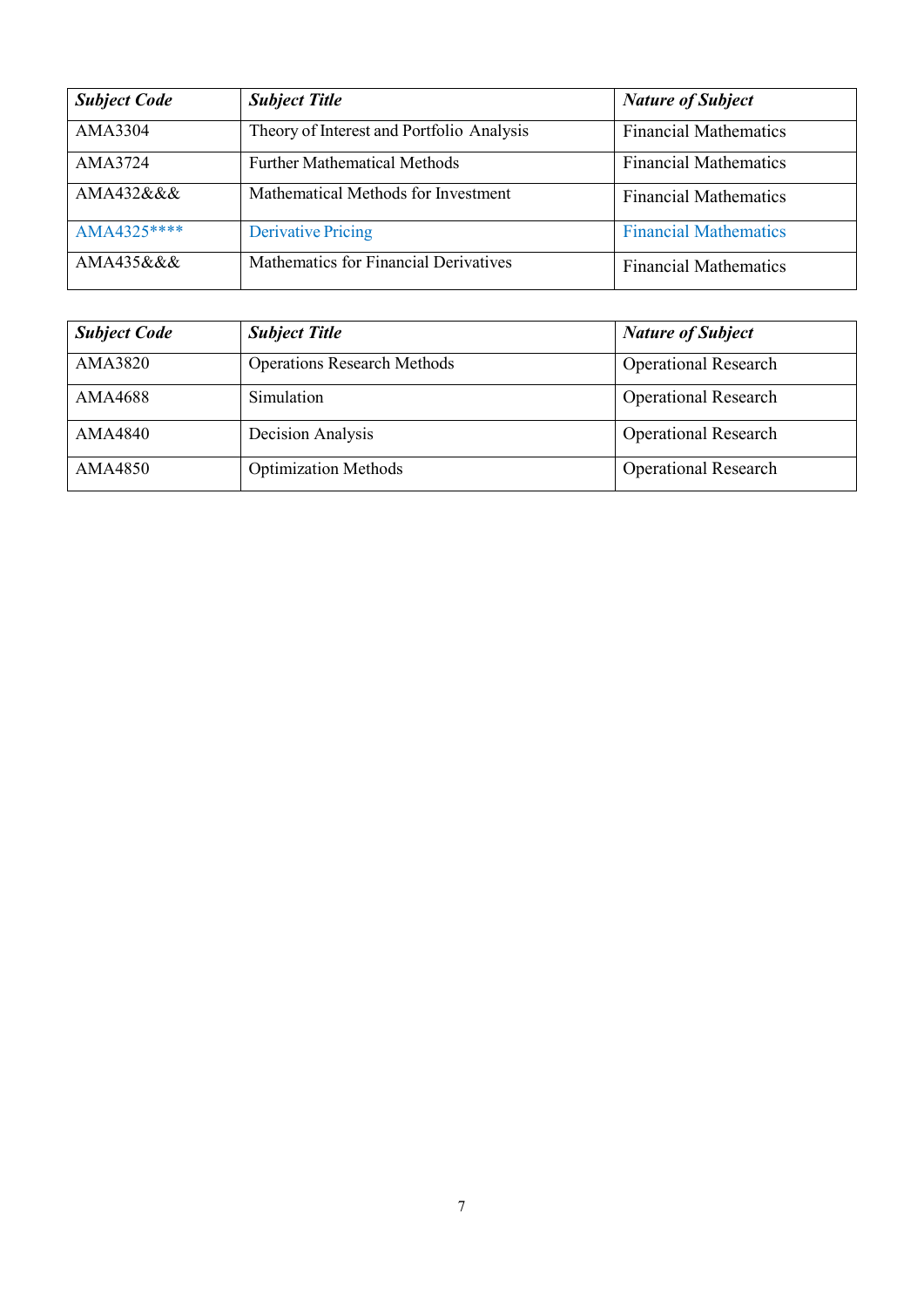The diagram shows the possible study patterns of the Minor Programme for the 2019/20, the 2020/21 and the 2021/22 cohort intakes for students' reference.